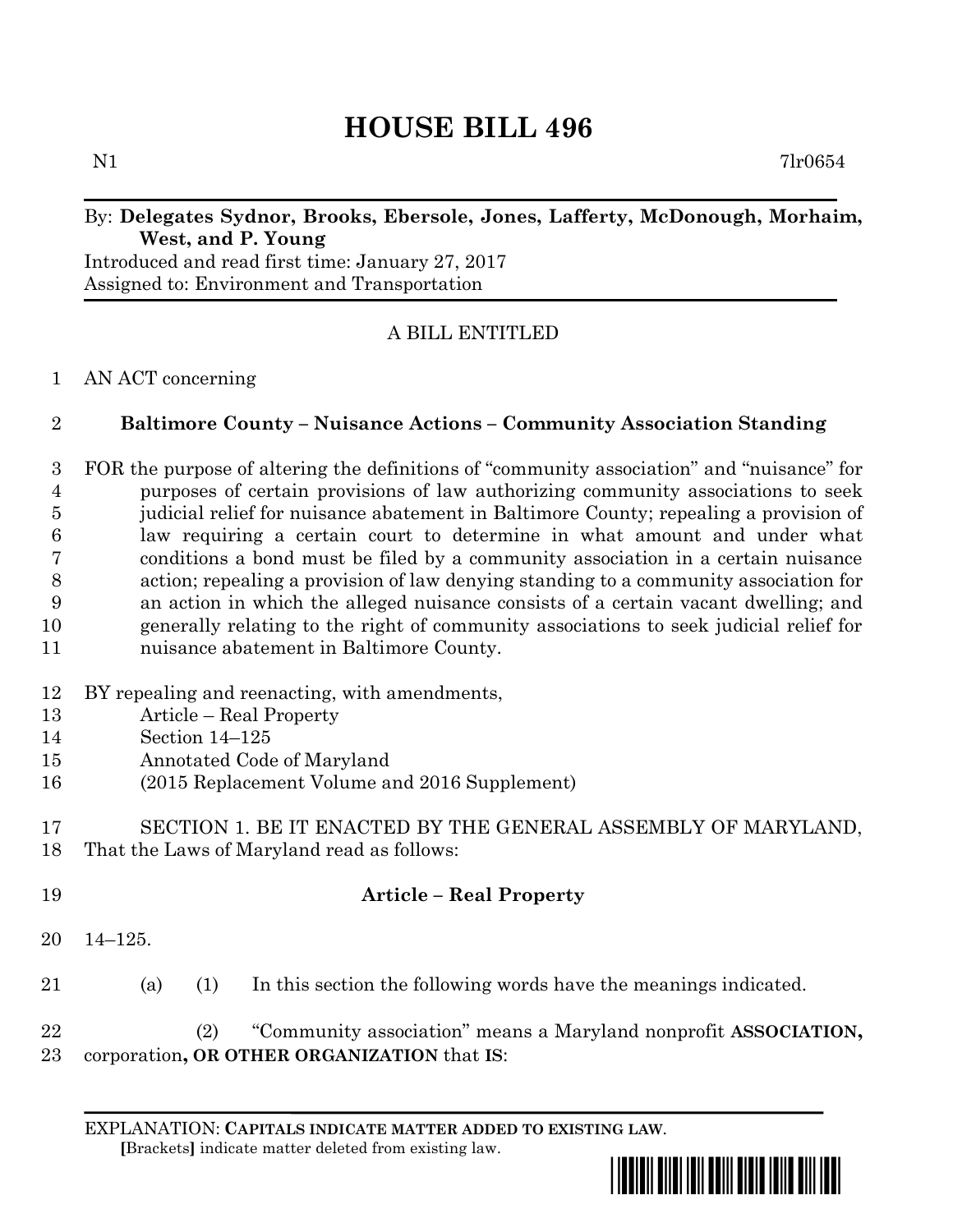#### **HOUSE BILL 496**

 (i) **[**Is comprised of at least 20% of the total number of households as members, with a minimum membership of 25 households, of a local community that consists of 40 or more individual households as defined by specific geographic boundaries in the bylaws or charter of the community association**] COMPOSED OF RESIDENTS OF A COMMUNITY DEFINED BY SPECIFIC GEOGRAPHIC BOUNDARIES**; (ii) **[**Requires, as a condition of membership, the payment of monetary dues at least annually; (iii) Is operated**] OPERATED** primarily for the promotion of social welfare and general neighborhood improvement and enhancement; **AND [**(iv) Has been in existence for at least 1 year when it files suit under this section; 12 (v) 1. Is exempt from taxation under  $\S$  501(c)(3) or (4) of the Internal Revenue Code; or 2. Has been included for a period of at least 1 year prior to bringing an action under this section in the "Directory of Organizations in Baltimore County" that is published by the Baltimore County Public Library; and**] [**(vi)**] (III) [**Is in**] IN** good standing **WITH THE STATE DEPARTMENT OF ASSESSMENTS AND TAXATION**. (3) "Local code violation" means a violation under **ARTICLE 13,** Title **[**22.**] 7.** "Nuisances" of the Baltimore County Code **[**1988**] 2015**. (4) "Nuisance" means, within the boundaries of the community represented by the community association **OR THE BOUNDARIES OF A CONTIGUOUS COMMUNITY**, an act or condition created, performed, or maintained on private property that constitutes a local code violation and that: (i) Negatively impacts the well–being of other residents of the neighborhood; and (ii) 1. Is injurious to public health, safety, or welfare of neighboring residents; or 2. Obstructs the reasonable use of other property in the neighborhood. (b) This section only applies to a nuisance located within the boundaries of Baltimore County.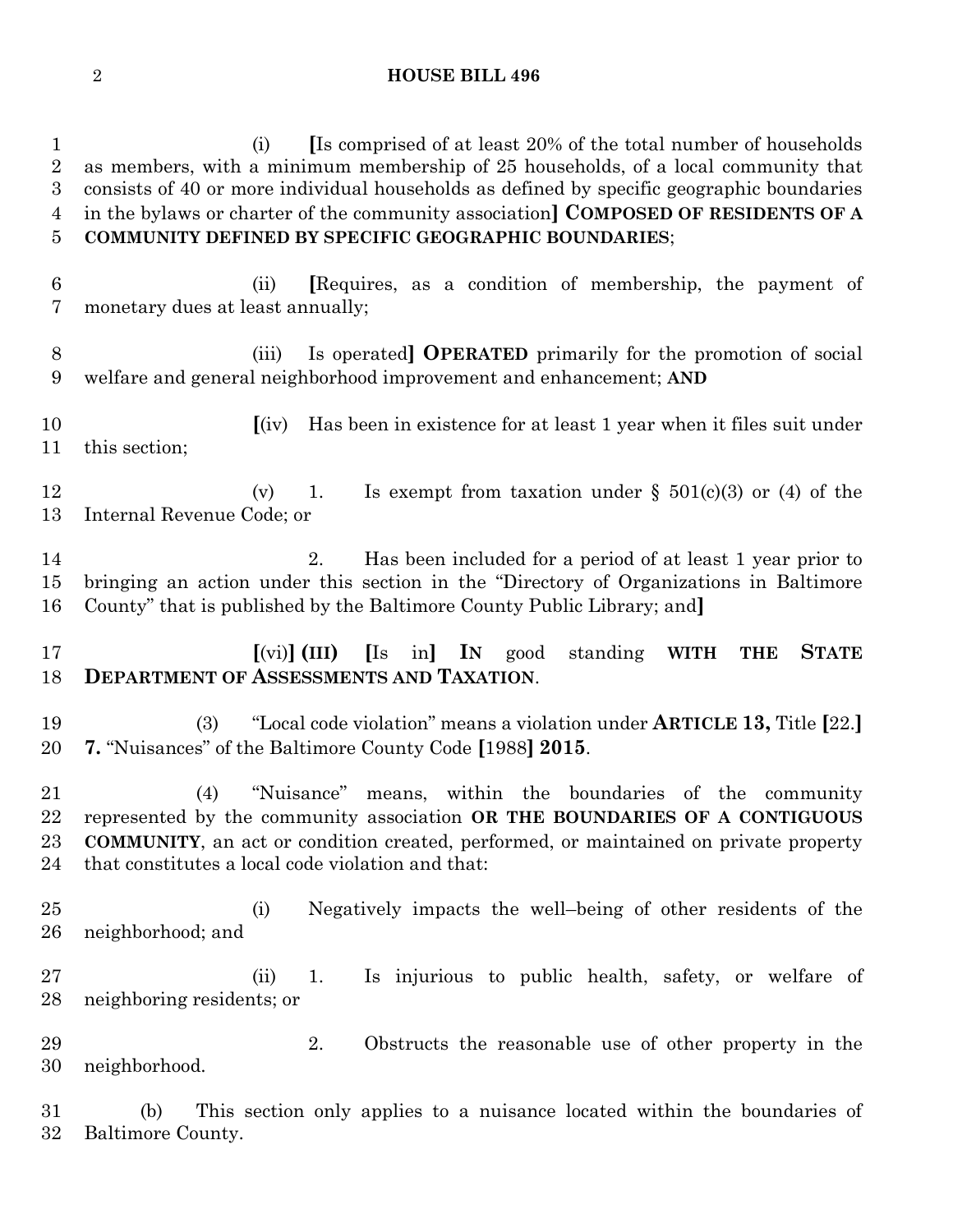#### **HOUSE BILL 496** 3

 (c) (1) A community association may seek injunctive and other equitable relief in the Circuit Court for Baltimore County for abatement of a nuisance upon showing that: (i) The notice requirements under paragraphs (2) and (3) of this subsection have been satisfied; and (ii) The nuisance has not been abated. (2) (i) An action may not be brought under this section based on a nuisance until 60 days after the community association gives notice of the violation and of the community association's intent to bring an action under this section by certified mail, return receipt requested, to the County Code enforcement agency. (ii) An action under this section may not be brought if the County Code enforcement agency has filed an action for equitable relief from the nuisance. (3) (i) An action may not be brought under this section until 60 days after the tenant, if any, and owner of record receive notice by certified mail, return receipt requested, from the community association that a nuisance exists and that legal action may be taken if the nuisance is not abated. 16 (ii) The notice shall specify: 17 1. The nature of the alleged nuisance; 2. The date and time of day the nuisance was first documented; 3. The location on the property where the nuisance is allegedly occurring; and 22 4. The relief sought. (iii) In filing a suit under this section, an officer of the community association shall certify to the court: 25 1. What steps the community association has taken to satisfy the notice requirements under this subsection; and 2. That each condition precedent to the filing of an action under this section has been met. **[**(4) The court shall determine in what amount and under what conditions, if any, a bond shall be filed by a community association in an action for relief under this section.**]**